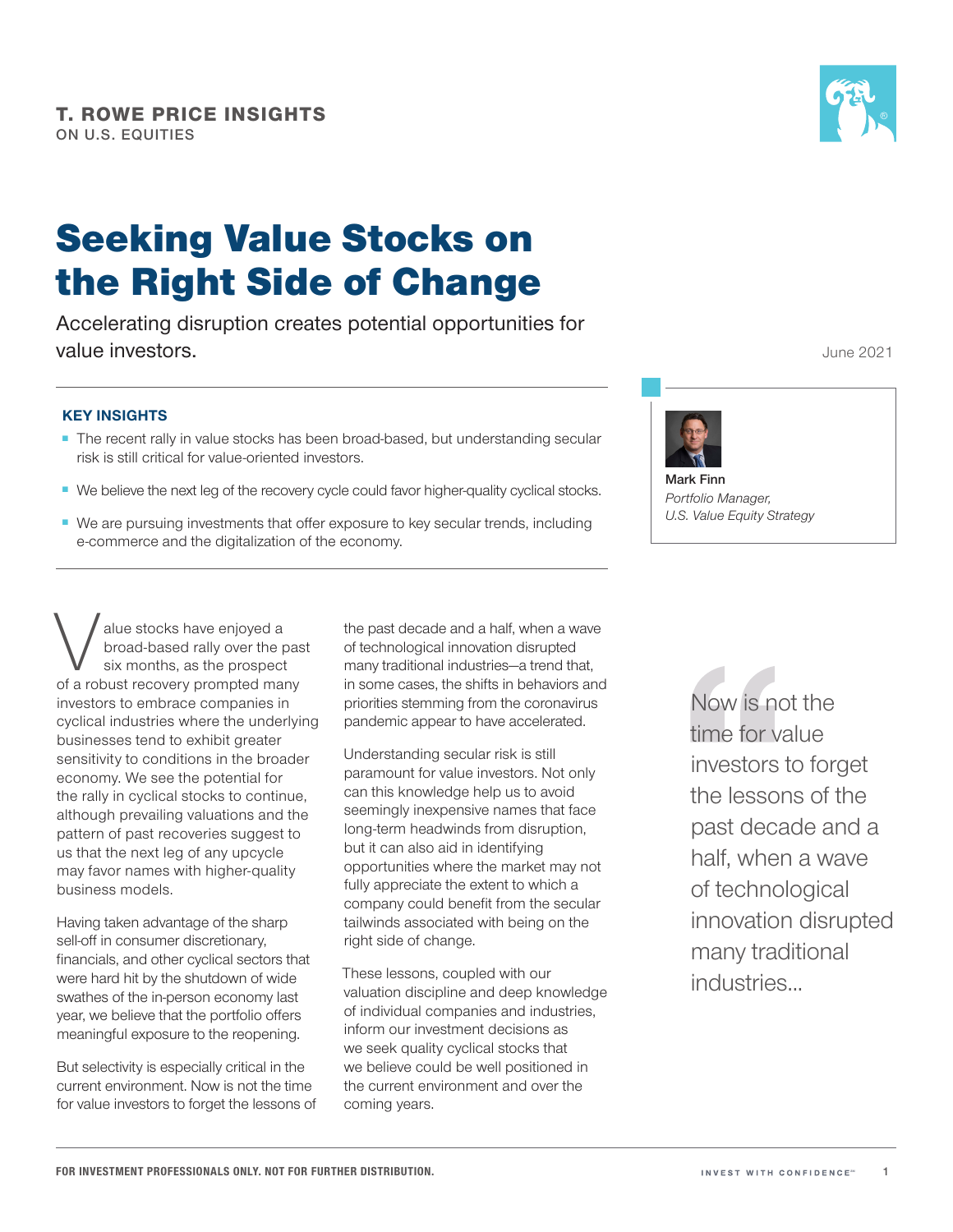# **Disruption and Divergent Fundamentals**

(Fig. 1) Cumulative growth in 12-month forward free cash flow per share



May 31, 2007, to April 30, 2021.

Source: T. Rowe Price analysis using data from FactSet Research Systems Inc. All rights reserved.

# **Disruption Creates Risks and Opportunities**

The disruption of traditional industries by innovation has created its share of pain for value stocks over the past decade and a half, a point underscored by the sharp divergence in forward free cash flow growth between the value and growth stocks in the large-cap Russell 1000 Index.

Over this period, widespread innovation has disrupted some industries by siphoning off profit pools or introducing deflationary pressures that weigh on profit margins. These persistent headwinds, in turn, tend to lead to shrinking valuation multiples for companies on the wrong side of innovation.

The sharp recovery rally in value stocks lifted all boats during its early phase even those, like the energy sector, that we believe face significant challenges from disruption. In keeping with our quality bias, we have remained cautious on energy stocks and prefer to find cyclical exposure in other industries.

In our view, ongoing productivity gains from automation and improved reservoir management techniques in U.S. shale oil and gas fields, among other factors, should continue to make hydrocarbons easier and less expensive to extract, creating a challenging environment for operators to navigate. Over the long term, we are wary of the potential for growing concerns about terminal values for oil

and gas assets to weigh on valuation multiples in the sector as the clean energy transition progresses.

However, powerful secular forces can also create opportunities for value‑oriented investors in mature industries where the market may not fully appreciate the extent to which these massive changes could act as a tailwind. Our emphasis on relative valuations—both relative to a company's own history, comparable peers, and the broader market—tends to give us more flexibility to invest behind secular growth trends.

#### **The E‑commerce Value Chain**

Consider the rise of e‑commerce, a theme that is usually the province of growth investors because of elevated valuations that often price in a great deal of future earnings potential. We believe this trend has more room to run as consumers become more comfortable purchasing a growing array of products online, including groceries. Greater adoption of e‑commerce means increased demand for the real‑world logistics that enable this pillar of the convenience economy. Relative valuations in some of these supporting industries also appear favorable.

For example, over the next three to five years, we think that demand growth related to online shopping could provide a meaningful tailwind for companies

In keeping with our quality bias, we have remained cautious on energy stocks and prefer to find cyclical exposure in other industries.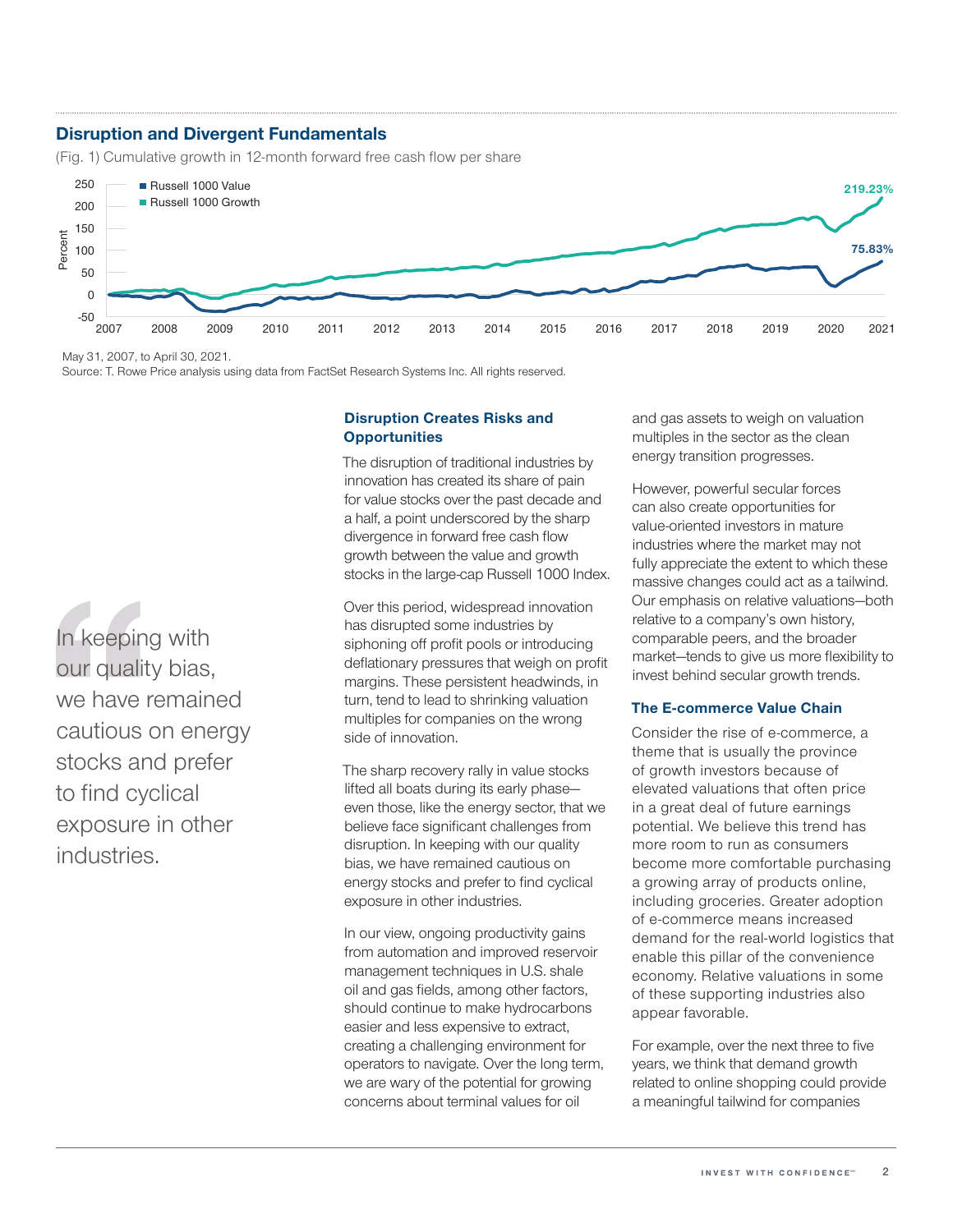## **Opportunities From the Secondary Effects of Disruption**

(Fig. 2) The e-commerce value chain



Source: T. Rowe Price.

....we regard the long‑term prospects for makers of analog chips and companies that produce the tools used to produce leading‑edge semiconductors as attractive.

that produce the containerboard used to package products for shipping. And, in contrast with the energy sector, we see the potential for containerboard input costs and the cost of adding incremental capacity to rise in the coming years, in part because the number of existing paper plants that could be converted inexpensively to producing cardboard has dwindled. This scenario of increasing demand and rising cost curves on the supply side should support higher containerboard prices—and, in our view, potentially higher profit margins for the industry's leading players.

We also like the dominant players in the U.S. air freight and logistics industry, as we believe that these companies offer exposure to rising e‑commerce shipment volumes but also have several levers that their management teams can pull to expand their gross margins in the coming years.

#### **Semiconductors and Digitalization**

We also like the companies producing the chips enabling the digitalization of the traditional economy. Although an awareness of the industry's inherent cyclicality informs our tactical decision‑making in the near term, we regard the long-term prospects for makers of analog chips and companies that produce the tools used to produce leading‑edge semiconductors as attractive.

In our view, analog semiconductor companies stand to benefit from the proliferation of their products in a wide range of industries as the universe of connected devices—the so‑called internet of things—expands. These chips translate inputs from the physical world into digital information, making them essential to innovations that automate real‑world processes and reduce downtime through predictive maintenance. The auto industry, for example, is an important source of demand growth as vehicles electrify and the push for autonomous driving continues.

Not only could growing demand for analog chips support growth in sales volumes for well‑positioned companies, but broadening end markets for these products should also help to moderate the cyclicality in their earnings. However, we are cognizant that, over the long term, this segment of the market could be at risk of disruption as China seeks to ramp up its capabilities in this area.

We believe that the semiconductor capital equipment companies that we favor stand to benefit from increasing demand and the rising cost of producing the faster, more‑efficient chips enabling widespread digitalization and the intensive workloads associated with artificial intelligence. Here, we also see the U.S. effort to expand the production of cutting‑edge chips in America as another possible tailwind.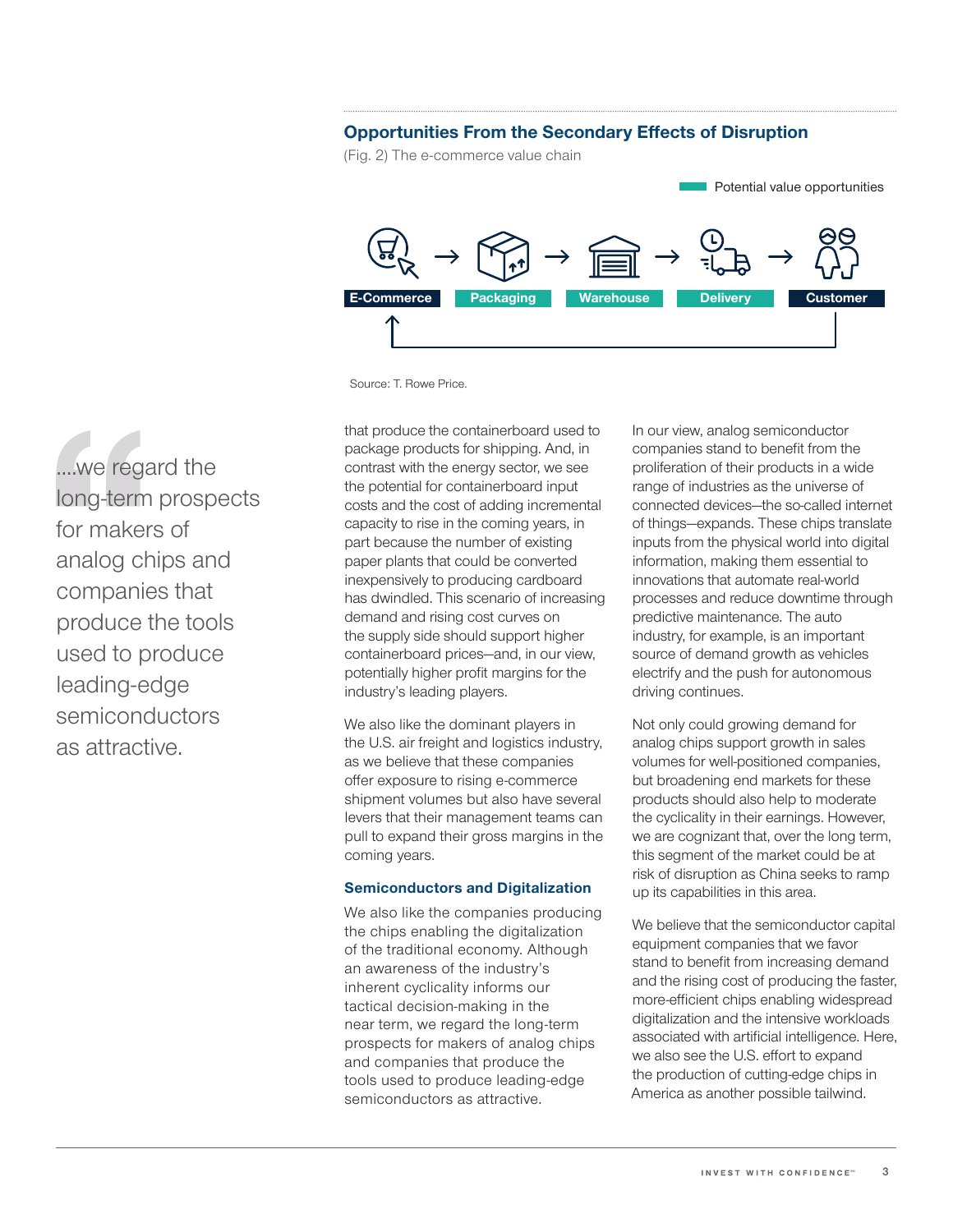In our view, the confluence of digitalization‑fueled demand growth and slowing industry productivity should create a favorable environment for the companies that provide the equipment needed to manufacture advanced chips. Moore's Law, a rule of thumb that holds that the number of transistors on a chip doubles roughly every two years while the costs also decline by about half, has encountered resistance on both fronts because of technological limitations and the increasing complexity of the manufacturing process. We expect the rising cost of generating incremental chip performance to persist, a dynamic that should support equipment volumes

and pricing—especially for the linchpin companies driving innovation.

Regardless of how the recovery cycle evolves, we remain committed to investing in quality businesses that we believe trade at attractive relative valuations and offer exposure to several potential upside catalysts over a multiyear time frame. Understanding how the forces of innovation and disruption can create potential risks and opportunities remains central to our investment process and decision‑making. To this end, we seek to avoid names that we believe face persistent secular challenges while favoring attractively valued companies that could benefit from being on the right side of change.

#### WHAT WE'RE WATCHING NEXT

As the recovery cycle progresses and the risk/reward profiles of our holdings and prospective investments evolve, we plan to lean on our valuation discipline and deep knowledge of individual companies and industries to find investment opportunities that look appealing on a relative basis. Accordingly, we are keeping a close eye on companies that we regard as durable growers whose stocks have lagged during the risk-on rally. For example, we believe the market does not fully appreciate how well positioned some utilities could be to grow as they expand their low‑cost, renewable generation capacity and make the necessary grid investments to support the clean-energy transition.

#### **Additional Disclosure**

London Stock Exchange Group plc and its group undertakings (collectively, the "LSE Group"). © LSE Group 2021. FTSE Russell is a trading name of certain of the LSE Group companies. Russell® is a trade mark of the relevant LSE Group companies and is/are used by any other LSE Group company under license. All rights in the FTSE Russell indexes or data vest in the relevant LSE Group company which owns the index or the data. Neither LSE Group nor its licensors accept any liability for any errors or omissions in the indexes or data and no party may rely on any indexes or data contained in this communication. No further distribution of data from the LSE Group is permitted without the relevant LSE Group company's express written consent. The LSE Group does not promote, sponsor or endorse the content of this communication. The LSE Group is not responsible for the formatting or configuration of this material or for any inaccuracy in T. Rowe Price Associates' presentation thereof.